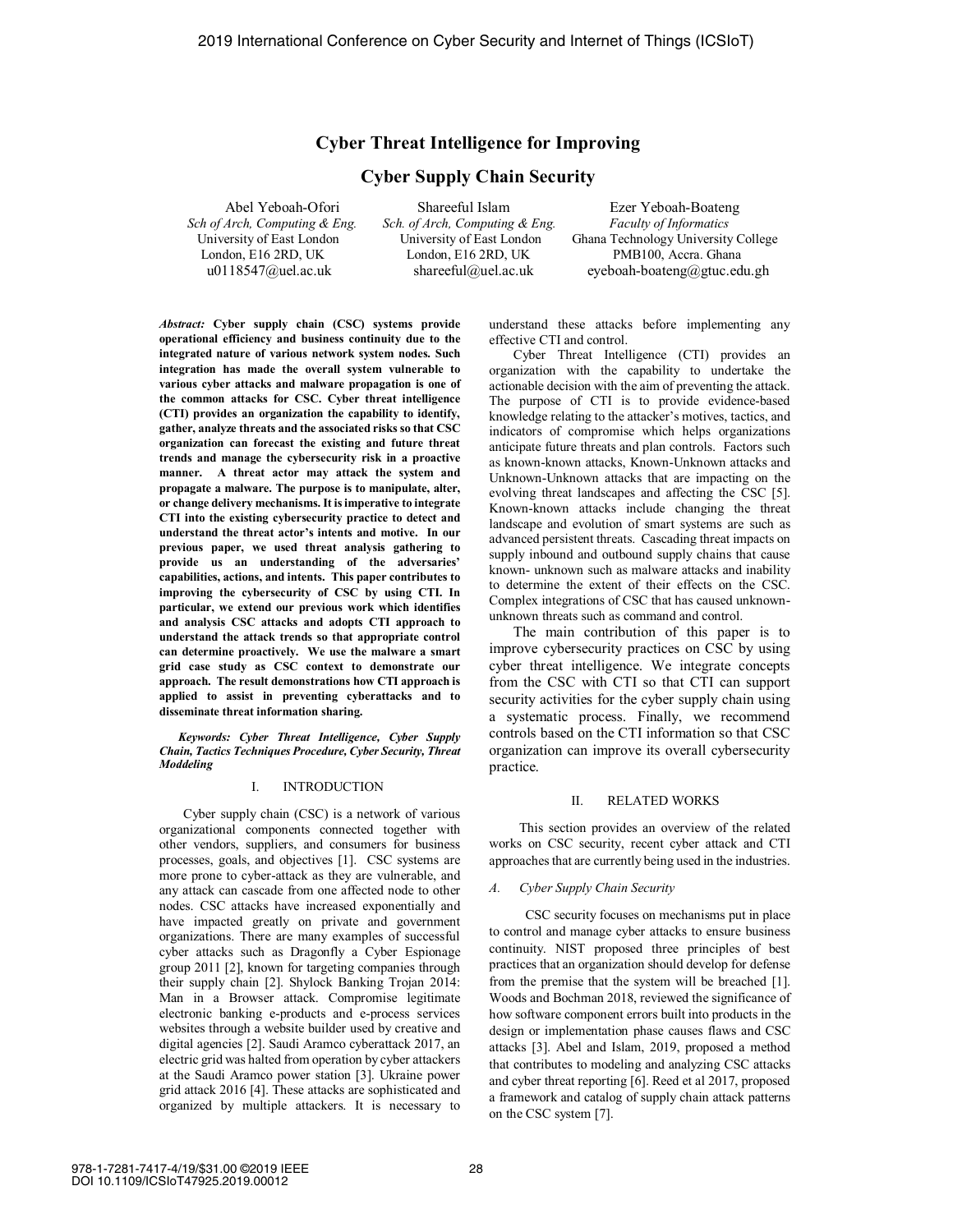## *B. Cyber attack*

There are numerous examples of successful cyber attacks. Third Party Data Store Attack 2013: A small botnet was observed exfiltrating information [2]. Havex malware 2014, targeted energy sector companies by spreading malware called 'Havex' through several supply chain vectors. [2]. Watering Hole attack: The adversary uses a Remote Access Trojan (RAT) to target a website of an organization supply chain system [8]. Wanna Cry Ransomware attack 2017, infected several companies and energy sectors companies worldwide [9].

# *C. Cyber Threat Intelligence*

 The goal of CTI is to provide information about the technical indicators, context, motivation, and actionable advice relating to the existing and emerging threat. ENISA 2018, propose strategic CTI goals that support executives in decision making, operational goals that provide an understanding of the threat actors modus operands, intents, and TTPs, then tactical goals into concrete detection capabilities [5]. MITRE 2013, pull together a comprehensive set of data sources system security engineering to provide a holistic view of supply chain attacks of malicious insertion and generated a catalog of attack patterns for risk management purposes [10]. Friedman & Buchanan, proposed CTI approach based on the organizational intelligence requirements, collect information, analyses and disseminate to protect assets and documents. The process includes developing [11]. Zane Pokorny 2018, proposes a CTI lifecycle approach that includes direction, collection, process, analysis, and dissemination required to identify intelligence goal [12].

Scott et al 2019, demonstrated the stages of networkbased vulnerabilities, attack, methods on supply chain systems and applied the concepts of kill chain including countermeasures [13]. NERC, 2017, developed an objective based on reliability standards that realistically address the reliability gaps in CSC security process [14]. CAPEC proposed attack patterns that focus on disruption of supply chain lifecycle through the manipulation of the software, hardware, and services during product manufacturing and distribution [15].

ENISA 2018 proposed strategic CTI goals that support executives in decision making [5]. Further, MITRE 2013 proposed software security engineering concepts for CSC attacks [10]. Additionally, Zane Pokorny 2018 proposed a CTI lifecycle approach required to identify intelligence goals [12]. Similarly, Scott et al 2019 proposed to kill chain concepts for CSC vulnerabilities and attacks [13]. However, none of the authors identifies and analysis CSC attacks and adopts CTI approach to understand the attack pattern, TTPs, and trends from smart grid CSC organizational context.

## III. Integration of CTI for CSC

Integrating CTI in CSC systems has become integral due to factors such as an increase in the use of a sophisticated cyber physical system (CPS). The proposed approach considers CTI core cyber threats concepts such as indicators, TTPs, incident, and threat actors and links them with CSC concepts such as goal, inbound and outbound supply chains. It also includes a process to analyze the cyber threat.

# *A. Why CTI is Important for CSC*

CTI is relevant for CSC as it provides detailed knowledge and understanding of the threat actor's motives and intent required to implement CSC security. Further, the globalized and distributed nature supply chain systems have made it significant to include CTI in CSC. Additionally, the complex, logical and relational entities involved in the CSC network systems developments lifecycle as well as the number of channels or vendors that handle this product and services before it gets to the final customer are also factors. Thus, without the required integration of CTI lifecycle approach into CSC development, it will be highly unlikely to effectively mitigate the attacks, risks, vulnerabilities, and exploits that are currently prevailing on CSC systems.

# B. Proposed approach

This section uses the CTI approach, process lifecycle and its integration for cyber security analysis of CSC to provide a method of determining the threat intelligence concepts. We use CTI concepts from existing literature [5, 10, 12, 13].

#### *C. CTI Lifecycle Implementation*

CTI lifecycle implementation Phase and a brief process as below: Direction, Identify, Gather, Machine Learning, Analysis, Evaluate, Controls and Disseminate.



Figure 1. Cyber Threat Intelligence Lifecycle

## *D. CTI Phases*

Direct: The direction phase requires that the organization strategic, tactical and operational management come together to decide on CTI goals and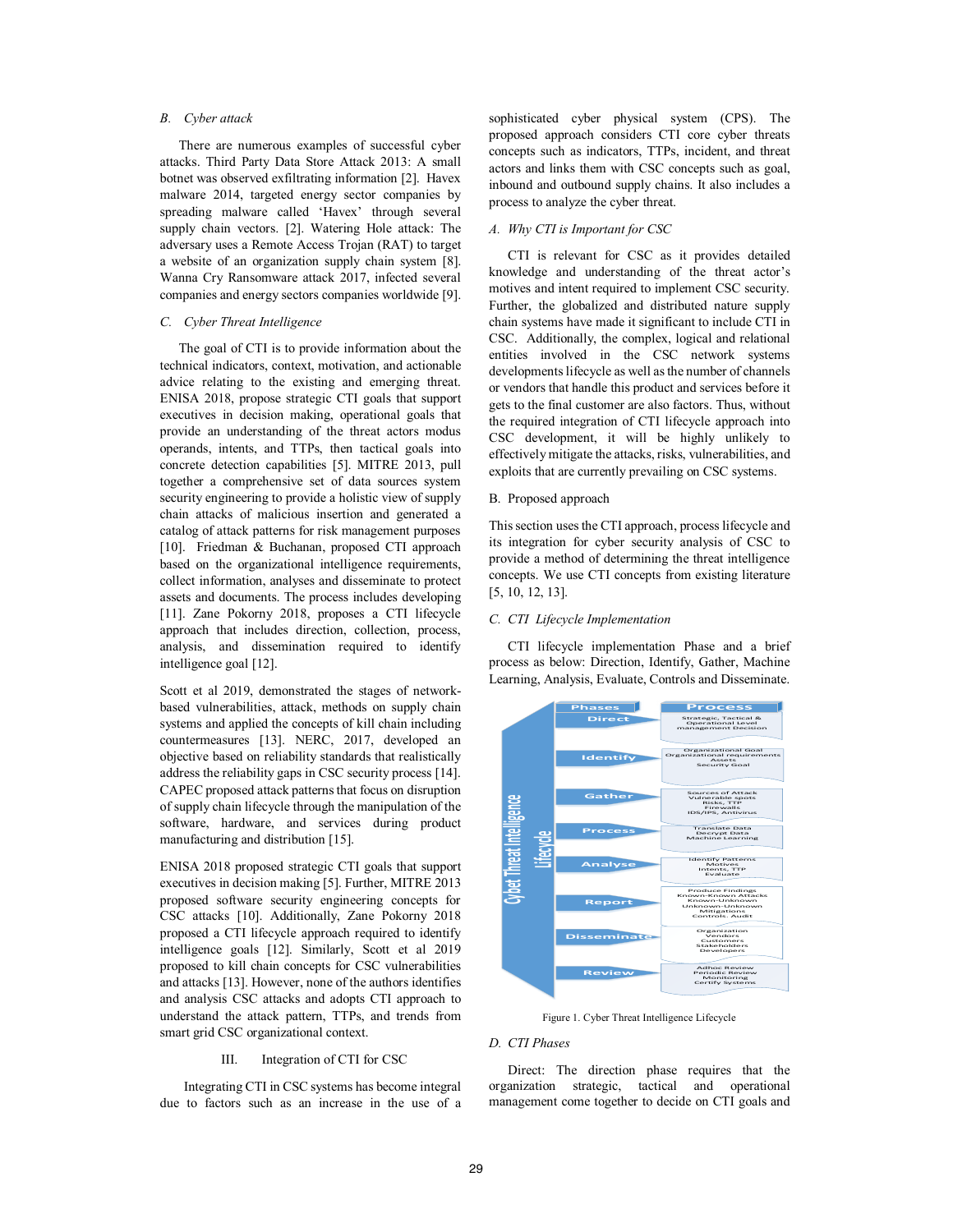objectives. Further, they must form a CTI strategic management team to oversee the identification, investigations, review, and evaluate the supply chain system processes and applications. The objectives include: Assign a CTI lead manager, Identify security goals to inform proper CSC security controls.

Identify: The identification process includes identifying all the organizational goal, CSC requirements, assets, supply chain network nodes, IP address, technical threats, and human threats.

Gather: The gathering process involves gathering sources of attacks, vulnerable spots, risks TTPs. The data are gathered from firewalls logs, collecting a signature, threat indicators and events from IDS/IPS, antimalware from the various endpoints. We expound on TTP and threat indicators as follows: Tactics, Techniques, and Procedures (TTP) is a representation of the behavior or modes of operations of the adversary [16].

- Tactics: Includes how the adversary carries out<br>reconnaissance for initial intelligence reconnaissance for initial intelligence gathering. Tactics may be to use redirect victims to a compromise electronic banking eproducts and e-process service website to gain access into the supply chain system.
- Techniques: are the tools, skill, and capabilities deployed. Use social engineering technique and send a spear phishing email or attach a redirect script into a website software so that whenever the victims download and install, it open and provide access to the adversary.
- Procedures: are uniquely used a set of tactics and techniques for an attack. Procedures may vary depending on the threat actor's goal, motive, purpose, and intent. The advance actor may deploy highly sophisticated procedure such as APT.

Process: Translating data into meaningful information and use decryption tools for hashing functions. This includes analyzing IDS/IPS logs, firewall logs, and Antimalware intrusions predict attacks that could be fed into the CTI. These assist in determine false positives and false negative rates alert on the dataset and accurate predictions.

Analysis: The process includes analyzing the Identify attack patterns, motives, and intents to understand TTPs. Analyze the logs, alerts, to understand the attack trends as identified in the initial process. This includes identifying what happened, how, why, when, who and where on the CSC system.

Evaluate the threats, risks, and impacts on CSC. Formulate an understanding of the effects on business process, organizational goal and the financial impact and for budgeting. Additionally, we use a cost benefit analysis to determine the cost of alternatives.

Report. This phase reports on the findings of the analysis and evaluations for strategic management decision makings. It determines the Known-known attacks, Unknown-Unknown, and Known-Unknown attacks. The process provides a mechanism for control required to ensure strategic management decisions to mitigate these treats. Additionally, it is used for third party auditing purposes, configurations, and conformance.

Disseminate: The process includes how CTI information is shared to various organization, institutions, vendors and businesses on the CSC system. It designates information and creates awareness on the various alerts, how to assess and monitor threats, risk, and control. Additionally, system developers could use the information for software developments purposes.

Review: The review phase requires management to hold ad-hoc, periodically and annual security meetings to monitor security threats, understand the threat landscape and ensure the systems are certified. These ensure information assurance and situational awareness.

These CTI lifecycle and reports approach to inform the required strategic, tactical and operational security decision-making and controls that must be implemented in the relevance of the CTI.

# IV. DETECTING CTI USING ATTACK PATTERNS, VECTOR AND TTP

Due to the lack of visibility of cyber threats and the phenomenon surrounding its impacts, it is imperative that we model the attack lifecycle to inform our CTI lifecycle. This section considers attack pattern, prerequisites, vectors, TTP and indicators as properties in realizing CTI for CSC security goal.

The attack pattern has a prerequisite as a property that provides the adversary the necessary information after carrying out reconnaissance to determine whether the system is exploitable or not. This information could assist us in carrying out supply chain risk assessments. For instance, the adversary could gain access when the following vulnerabilities exist in the supply chain system:

- The supply chain variables are accessible to the threat actor due to poor constraints and server misconfigurations on the CSC system.
- The business applications used for the supply chain variables could be exploited through the use of incorrect user data.
- Information retrieved through inputted data is not configured properly due to poor validation.
- The variables are not well encapsulated to prevent software redirect. For instance, setting an input variable as public in a class when developing the software source codes makes the website open to external attackers

# *A. CSC Attack Life Cycle*

This section follows concepts from 3.1and implements the CTI life cycle process to achieve organizational security goal.

Phase 1: The organizational goal is to adopt a CTI approach to identify attack patterns, TTPs and threat indicators. This includes the executive summary of organizational goal, identification of assets, strategic objectives, and assigning security team/lead to oversee the implementation of CTI lifecycle as in (Direct Phase).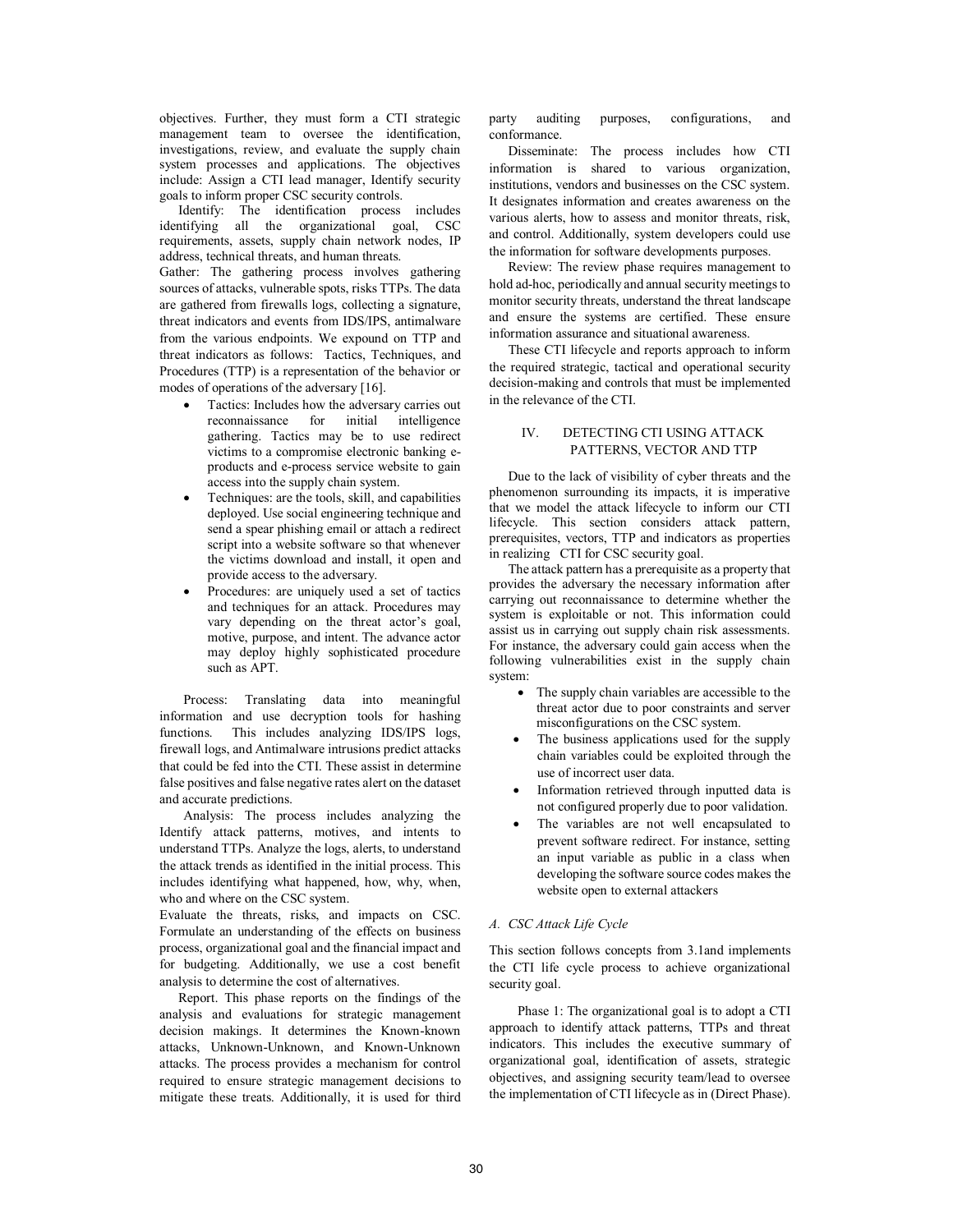Phase 2: The attacker goal is to abort the security goal by using Malware, SQL injection, XSS or session high jacking attacks to penetrate the system to manipulate or cause DoS attacks. In the identification phase, the security team identifies the CSC system vulnerabilities, risks, and attacks that could impact the assets and supply chain system. This includes using TTPs to determine the attacker goal. The figure below explains how we model the CSC attack life cycle:



Figure 2. Supply Chain Attack Life Cycle

The CTI approach and parameters are used to express an indication of an attack. The attacker goal determines the attack pattern to use e.g. malware, spyware or Injection.

Further, the attack pattern determines the prerequisites required after carrying out reconnaissance on the victim's system to determine if an attack will be successful. The perquisites determine the attack vectors that will be deployed against the victim. After all these steps have been achieved, then the attacker uses the TTPs which act as a schema for the attacker goal. Implementing the gathering, processing, and analysis in phase 3, 4, and 5 as discussed in 3.1 provides us the processed information required for our threat intelligence gatherings.

#### *B. CTI Indicators for CSC*

CTI Indicators are TTP parameters that express that an attack of a certain nature is imminent, in progress or has occurred. We use SCS threat activities, adversary behaviors, risky events, or state of the incident to determine what could serve as an indicator. The CTI indicators provide:

- CSC attack incidents and course of actions
- Nature of cyberattack indicators
- TTPs that were deployed

The CTI Indicators convey specific observable patterns of CSC attacks combined with contextual intelligence that represent threat actor's behavior.

## V. CONTROLS

Controls are a security mechanism put in place to mitigate specific cyber threats. The CTI lifecycle, TTP lifecycle, and reports inform the required directive, preventive, detective, recovery and corrective controls. The following provides CSC control.

| N <sub>0</sub> | Control                                                                | Principle                                                                                                                                                                                                             | Critical                                                                                                                                                                                               | <b>Security Purpose</b>                                                                                                                                   | Implement                                                                                                                        | Activity                                                                                                                                                          |
|----------------|------------------------------------------------------------------------|-----------------------------------------------------------------------------------------------------------------------------------------------------------------------------------------------------------------------|--------------------------------------------------------------------------------------------------------------------------------------------------------------------------------------------------------|-----------------------------------------------------------------------------------------------------------------------------------------------------------|----------------------------------------------------------------------------------------------------------------------------------|-------------------------------------------------------------------------------------------------------------------------------------------------------------------|
| 1              | Create<br>Inventory and<br>Control<br>$\alpha$ f<br>Hardware<br>Assets | Identify<br>and<br>manage<br>inventory of hardware<br>devices on the network.<br>Give only authorized<br>device access.                                                                                               | Attacker's interest is in<br>devices as which might<br>be out of synch with<br>security updates. E.g.<br>laptops or Bring-Your-<br>Own-Devices (BYOD                                                   | installations<br><b>New</b><br>that<br>are<br>$un-$<br>configured<br>and<br>unpatched<br>with<br>appropriate<br>security<br>updates<br>could be exploited | Identify devices<br>connected to the<br>organization's<br>network. Audit<br>and<br>update<br>hardware asset.                     | Maintain<br>an<br>accurate and up-to-<br>date inventory and<br>audit trail That<br>identifies<br>assets<br>connected to the<br>chain<br>supply<br>network or not. |
| $\overline{2}$ | Create<br>Inventory and<br>Control<br>of<br>Software<br>Assets         | Identify and<br>Manage<br>inventory, identify, and<br>correct all software so<br>only authorized<br>that<br>software is installed and<br>Prevent<br>execute.<br>unauthorized<br>and<br>devices<br>unmanaged<br>access | Attackers scan victim's<br>websites<br>for<br>vulnerabilities<br>$\mathbf{t}$<br>remotely exploited. Or<br>distribute hostile web<br>pages and document<br>files, or trustworthy<br>third-party sites. | software<br>Control<br>plays a critical role<br>in planning and<br>executing system<br>backup.<br>incident<br>response recovery                           | Utilize software<br>inventory tools<br>throughout the<br>organization to<br>automate<br>the<br>documentation<br>of all software. | Utilize application<br>alerts on all assets<br>to ensure that only<br>authorized<br>software executes                                                             |
| 3              | Continuous<br>Vulnerability<br>Management                              | Continuously<br>acquire,<br>assess, and take action<br>on new information in<br>order<br>identify<br>$\mathbf{f}$<br>vulnerabilities.<br>remediate, and minimize<br>window<br>of<br>the                               | be CTI<br>The must<br>software<br>gatherings.<br>updates.<br>patches.<br>advisories.<br>security<br>Understand threat and<br>The<br>vulnerabilities.<br>activity requires time,                        | Attackers exploit<br>vendors. When a<br>new vulnerability<br>is known. Develop<br>patches<br>$\alpha$<br>signatures updates.<br>and defenders to          | Organizations<br>that do not scan<br>for<br>vulnerabilities<br>and proactively<br>address<br>flaws                               | Utilize tools to<br>automatically scan<br>systems to identify<br>vulnerabilities<br>Deploy automated<br>updates provided                                          |

Table 1. CSC Security Controls and Recommended Standards Reference.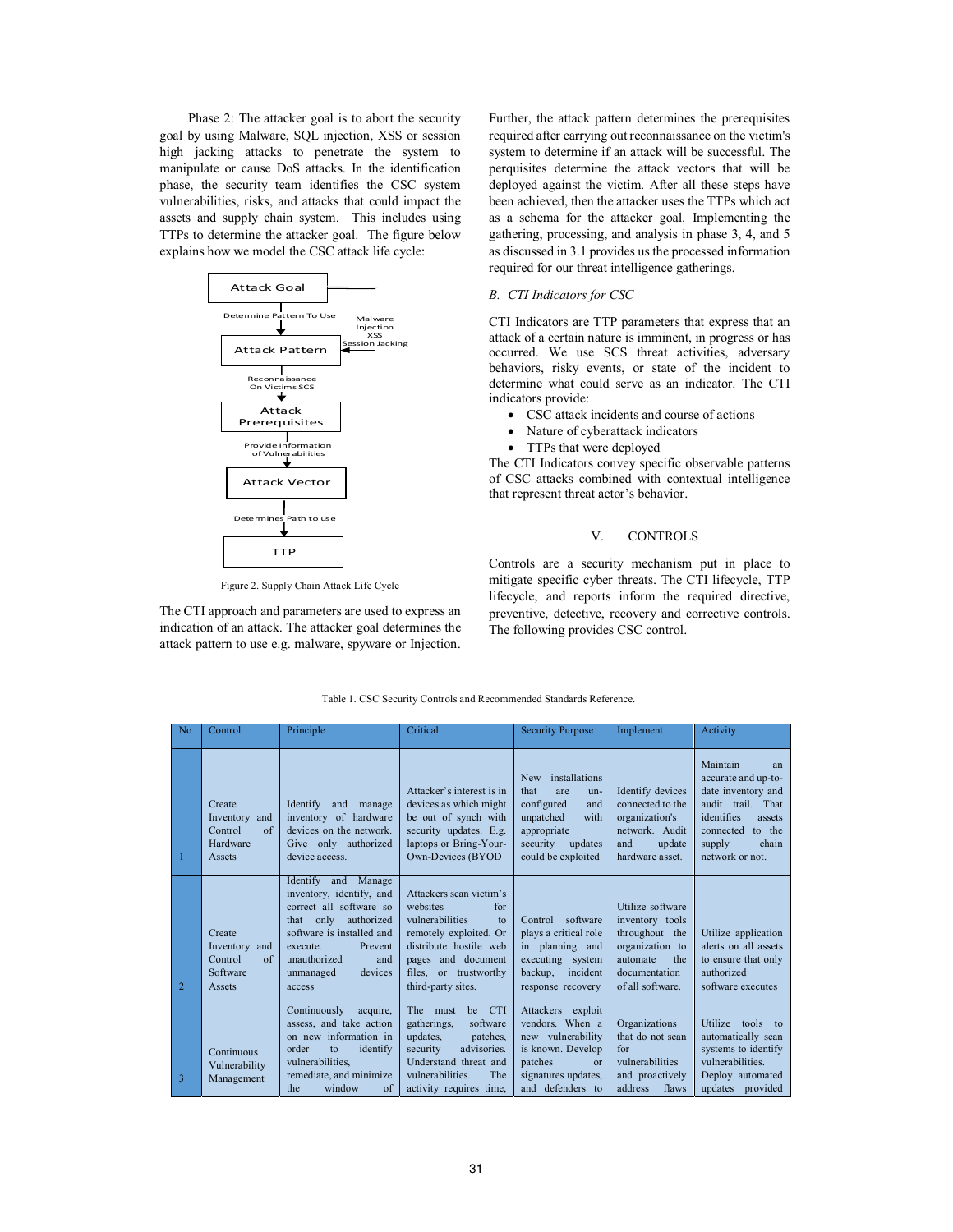|                |                                                                                                                                                   | for<br>opportunity<br>attackers.                                                                                                                                                                                              | attention,<br>and<br>resources.                                                                                                                                                                                   | risk<br>assess<br>and<br>patches.                                                                                                                                                                                    | face likelihood<br>of attacks.                                                                                                                 | software<br>by the<br>vendor.                                                                                                                                   |
|----------------|---------------------------------------------------------------------------------------------------------------------------------------------------|-------------------------------------------------------------------------------------------------------------------------------------------------------------------------------------------------------------------------------|-------------------------------------------------------------------------------------------------------------------------------------------------------------------------------------------------------------------|----------------------------------------------------------------------------------------------------------------------------------------------------------------------------------------------------------------------|------------------------------------------------------------------------------------------------------------------------------------------------|-----------------------------------------------------------------------------------------------------------------------------------------------------------------|
| $\overline{4}$ | Controlled<br>Use<br>of<br>Administrativ<br>e Privileges                                                                                          | Not changing the hard-<br>coded password default.<br>Impacts on the processes<br>tools used<br>and<br>$\overline{10}$<br>track/control/prevent/co<br>rrect user, assignment,<br>configuration of<br>and<br>admin privileges.  | admin<br>Misuse<br>of<br>privileges is a primary<br>method for attackers to<br>get inside a target<br>Technique<br>system.<br>advantage of<br>takes<br>uncontrolled<br>admin<br>privileges.                       | Workstation user<br>running<br>as<br>a<br>privileged user is<br>tricked to open a<br>malicious<br>email<br>attachment<br>$\alpha$<br>website<br>hosting<br>exploit browsers.                                         | Change default<br>hard-coded<br>pwd.<br>Ensure<br>admin<br>user<br>account access<br>dedicated<br>use<br>for<br>account<br>admin activities    | Configure systems<br>to issue a log entry<br>and alert when an<br>account is added to<br>or removed from<br>any group assigned<br>administrative<br>privileges. |
| 5              | Secure<br>Configuration<br>Hardware<br>for<br>Software<br>and<br>Mobile<br>$_{\text{on}}$<br>Devices.<br>Laptops,<br>Workstations.<br>and Servers | Establish.<br>implement,<br>and actively manage<br>(track, report on, correct)<br>security configuration of<br>mobile laptops, servers,<br>workstations<br>using<br>configuration<br>management and change<br>control process | Developing<br>configuration settings<br>with good<br>security<br>properties is a complex<br>task beyond the ability<br>of individual users,<br>requiring analysis of<br>options<br>and<br><b>CTI</b><br>gathering | Updates must be<br>done<br>regularly,<br>Configuration<br>$\frac{1}{1}$<br><i>installed</i><br><b>New</b><br>vulnerabilities are<br>reported,<br>update<br>software to support<br>operational<br>new<br>requirement. | Maintain<br>documented.<br>standard<br>security<br>configuration<br>standards for all<br>authorized<br>operating<br>systems<br>and<br>software | Verify<br>security<br>configuration<br>elements.<br>catalog<br>approved<br>exceptions<br>and<br>alert<br>when<br>unauthorized<br>changes<br>occur<br>(SCAP)     |
| 6              | Maintenance,<br>Monitoring.<br>and Analysis<br>of Audit Logs                                                                                      | Collect, manage,<br>and<br>analyze audit logs of<br>events that could help<br>detect, understand, or<br>recover from an attack                                                                                                | Deficiencies in security<br>logging and analysis<br>allow attackers to hide<br>their<br>location.<br>software, and activities<br>on victim machines                                                               | Logging<br>records<br>are evidence. Keep<br>audit records for<br>compliance<br>purposes.                                                                                                                             | Ensure<br>that<br>local<br>logging<br>has<br>heen<br>enabled on all<br>systems<br>and<br>networking<br>devices                                 | Ensure<br>activity<br>logs are aggregated<br>to a central log<br>for<br>system<br>analysis& review                                                              |

#### VI. SMART GRID CASE STUDY

We use a case study of a smart grid system that was compromised for our analysis in relation to the CTI approach in section 3. The security team failed to update the software and the adversaries insert malware to exploit that vulnerability to gain access to the control center. Also, the default hard-coded passwords credentials were not changed and that gave the attacker remote access to the network system. For us to the CTI approach to determine the attacks, we first analysis the TTP the attacker deployed on the supply chain system. We use figure 3 below to determine the attack pattern.

- Security Goal: was to implement ad-hoc, periodic and regular software updates on the supply chain system. Change the defaulthardcoded password.
- Nature of Attack: Insert malware to exploit the vulnerability and gain access to the system
- Attacker Goal: Take Command & Control and exploit the default hard-coded password to obfuscate.
- Step 1. Reconnaissance: Adversary search online and uses other social engineering methods to gather information e.g. Network Topology, IPs, Software, and Configurations.
- Step 2. Experiment: the adversary uses various attack methods (TTP) and tools to gain control of the victim's systems as intrusion set.
- Step 3. Exploit: compromise the system at this stage and gains access to the systems and determines the attack goal.

• Step 4: Command and Control: adversary uses remote access and APT technics to establish control on the victim CSC system and compromise the default hard-coded password to hide in the systems.



#### *A. Cyber Threat Intelligence Gathering*.

Threat intelligence gathering assists in understand the attacker's mode of operations that includes identifying:

- $\bullet$  What is the attacker trying to achieve (Goal)
- What are the capabilities in the form of tactics
- Techniques that they have leveraged overtime